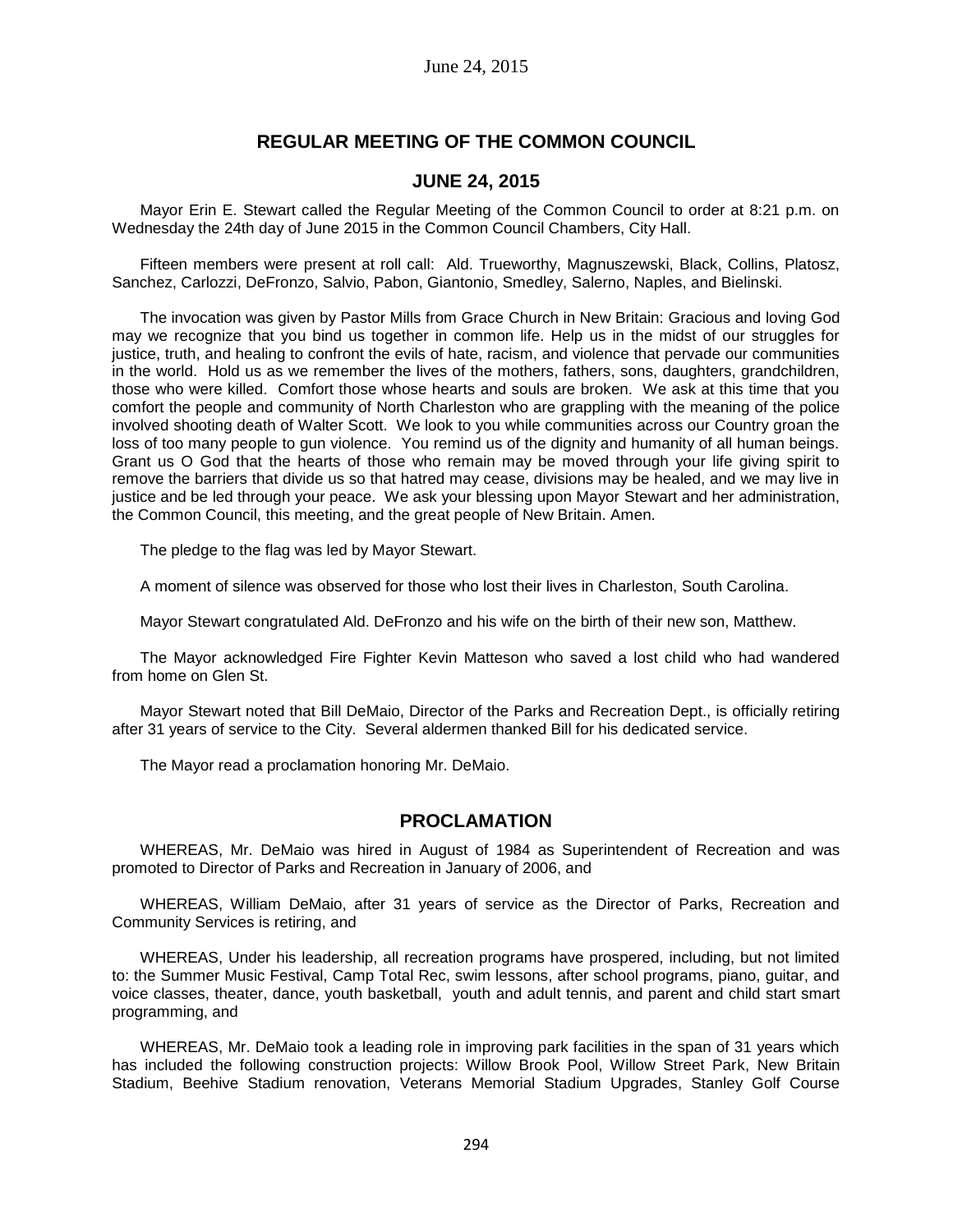Driving Range and Red 9 Re-design, Stanley Quarter Skate Park, Walnut Hill Park renovation, numerous handicap accessible playgrounds, and much more, and

WHEREAS, Mr. DeMaio has proven himself to be the king of special events with such tremendous successes as the Great American Boom 4th of July Celebration, Mayor's Pencil Hunt, Timeless Tales of Fairview Cemetery, Rose Garden Festival, Breakfast with the Easter Bunny, Stanley Golf Course Happy Hole-A-Days, Memorial Day Parade and Winterfest, and

WHEREAS, In addition to the above, Mr. DeMaio has successfully lead the following City Commissions: Parks and Recreation, Persons with Disabilities, Youth and Family Services, Fairview Cemetery, Commission on Aging, Humane Commission, and Veterans Affairs, and

WHEREAS, Mr. DeMaio has been honored for these successes by receiving the following awards: the CRPA Outstanding Service Award, CRPA Young Professional Award, CRPA Annual Citation Award, NERC Annual Citation Award, New Britain High School Outstanding Booster Award, Friends of New Britain Board of Education/High School Award, Greater New Britain Arts Alliance Public Servant of the Year Award, Mayor's Golf Course Award, and the Connecticut Olmsted Award by the CT Chapter of The American Society of Landscape Architects, and

In recognition of all these efforts over the course of 31 years of dedicated service to the City of New Britain,

NOW THEREFORE, as Mayor of the City of New Britain, I do hereby proclaim the name of the new "SprinTurf" field at Chesley Park, which is currently under construction, the "William A. DeMaio Field" at Chesley Park.

In witness thereof, I have set my hand and caused the seal of the City of New Britain this 24th day of June, 2015.

#### ERIN E. STEWART MAYOR

Ald. Collins moved to accept and adopt the minutes of the Regular Meeting of May 13, 2015, seconded by Bielinski. So voted.

Ald. Collins moved to amend the agenda by adding  $33123-2(N)$ ,  $33137-1(O)$ ,  $33137-2(B)$  and by moving 33176(7) to the end of the agenda. Roll call vote – all members voted in favor.

## **PETITIONS**

#### **33177 RE: ALD. PLATOSZ FOR REPLACING FADED AND ILLEGIBLE STREET SIGNS ON AND IN THE VICINITY OF UPTON ST. REFERRED TO THE DEPT. OF PUBLIC WORKS.**

#### **33178 RE: ALD. BLACK FOR ADDRESSING THE ISSUE OF ABANDONED CARS, TIRES, REFRIGERATORS AND MISCELLANEOUS DEBRIS IN THE AREA OF 34 THROUGH 37 LEDGECREST AVE. REFERRED TO THE BUILDING AND HEALTH DEPARTMENT.**

Ald. Collins moved to accept and adopt the Consent Agenda, seconded by Ald. Bielinski. Roll call vote – all members voted in favor. Approved June 25, 2015 by Mayor Erin E. Stewart.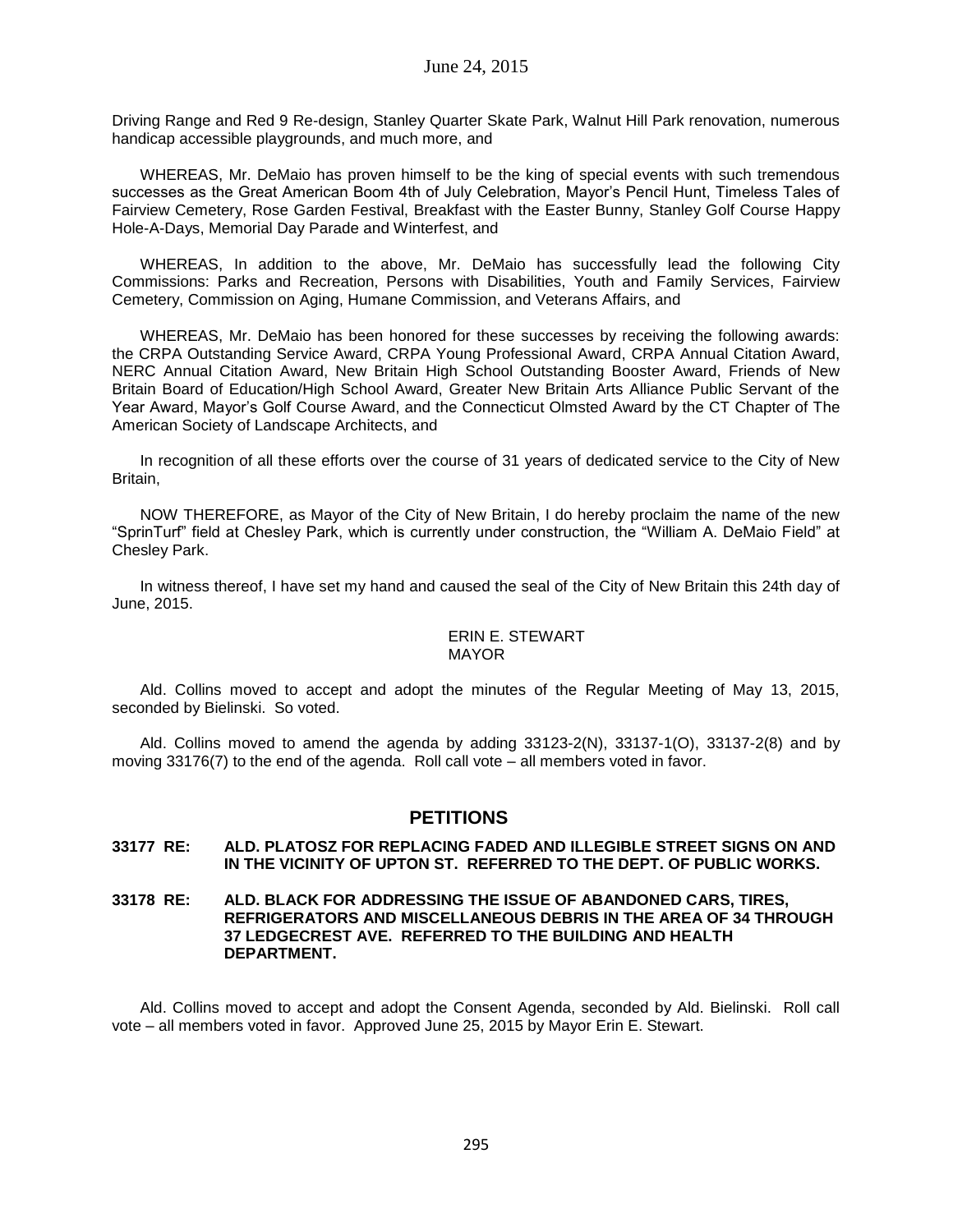# **CITY CLERK**

### **33159 RE: CLAIMS FOR INJURIES AND/OR PROPERTY DAMAGE**

To Her Honor, the Mayor, and the Common Council of the City of New Britain: the undersigned beg leave to report the following:

### CLAIMANTS NAME

- Eaton, James D.
- Mobley, Lawrence by Atty. Patrick J. Kennedy
- Navarro-Taha, Josiah ppa Cassandra Navarro by Atty. Beltram McDowell
- Santos, Angelisse M.

Mark H. Bernacki City Clerk

## **CITY PLAN COMMISSION**

#### **33123-1 RE: PROPOSED AMENDMENT TO THE ZONING MAP TO APPLY THE ARUD (ADAPTIVE REUSE OF NON-USED OR UNDER-UTILIZED INDUSTRIAL BUILDINGS DISTRICT) FLOATING ZONE TO PROPERTY AT 321 ELLIS STREET CURRENTLY ZONED I-2**

To Her Honor, the Mayor, and the Common Council of the City of New Britain: the undersigned beg leave to report the following:

The City Plan Commission, at a special meeting held on June 22, 2015, voted 6 to 0 to recommend that this proposed zone change be approved.

BACKGROUND: The ARUD is a zoning classification recently added to the zoning ordinance by Petition #32840, adopted in October 2014. The purpose of the ARUD zoning is to allow and encourage rehabilitation and adaptive re-use of vacant and under-utilized industrial buildings. The ARUD "floating zone" designation establishes a unique type of zoning process under which the zoning text lays out the general parameters of development, including types of permissible uses, residential densities, yard setbacks, height restrictions, etc., but the zoning is not put into effect until such time as the property owner or prospective developer puts together a detailed "Master Plan" for the zone change area, showing all proposed uses, building locations, number and types of residential units, parking arrangements, etc. The adoption of the ARUD floating zone designation is similar to a conventional zone change, except that it requires the Council, acting in its capacity as zoning authority, to review and approve the Master Plan as being consistent with the stated goals and general parameters of the ARUD district zoning. The Master Plan, then, in effect, becomes the zoning regulations for the site.

The property that is the subject of this zone change is the southern portion of the former General Electric plant located on Ellis Street between Stanley Street and Route 9, which has been commonly referred to as the "Harris Building" in recent years. The total land area of this parcel is approximately 10.21 acres, and it is the site of a five-story, brick and masonry factory building, originally built around 1920 with a total of approximately 250,000 square feet of floor area and identified as 321 Ellis Street. The northern portion of the former factory complex, 322 Ellis Street, is not part of this zoning action and will remain in compliant I-2 zoning use, with primarily warehouse and manufacturing operations.

As required, the petitioner has presented a detailed Master Plan for the proposed rehabilitation and adaptive re-use of the property, proposing to convert the former manufacturing building into residential apartments. The plans show a two-phase project, with phase I converting the existing factory building into 169 apartment units, consisting of a total of 45 studio apartments, 106 one-bedroom apartments and 16 two-bedroom apartments. Phase II is planned to be new construction of a 20-story, 140-unit building with 72 one-bedroom units and 68 two-bedroom units, situated towards the southwestern corner of the property. Also included as part of the phase I work is a 14,000 square foot community space situated in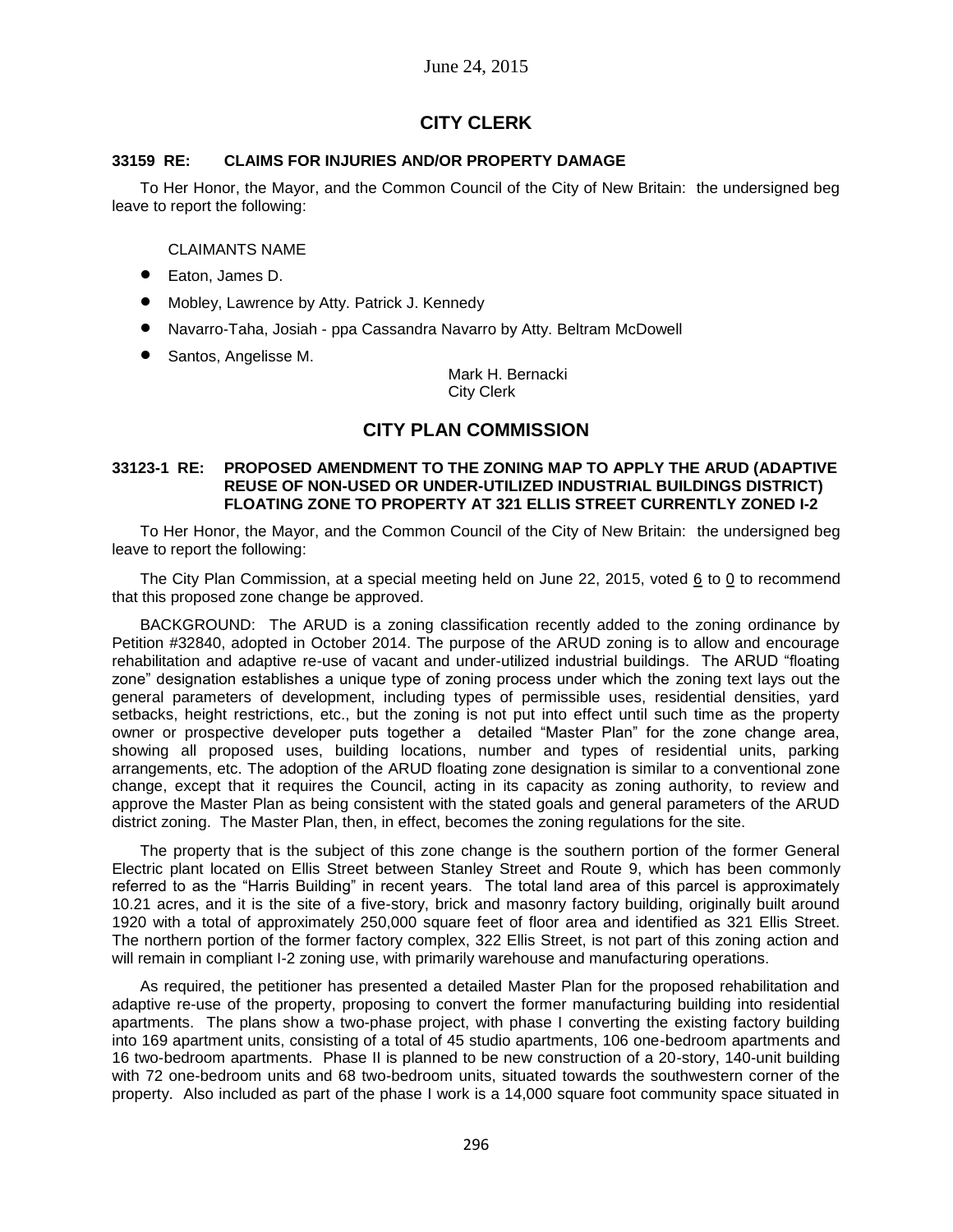an existing single-story building near the front of the lot. The specific use of this space is, undetermined at this time, but possible uses include some combination of a gallery, theater, meeting space or similar purpose. A total of 331 parking spaces will ultimately be provided for the residential use, based on the ARUD parking requirements of one parking space per unit for studio apartments, 1.25 spaces per unit for one-bedroom units and 1.5 spaces for two-bedroom units and taking into consideration reductions for available off-site parking, transit availability and bicycle accommodations. Parking for general public visitors to the community space will be made available nearby at 322 Ellis Street, shared off-hours with the business tenants of 322 Ellis Street.

The property would also have a substantial amount of landscaped area and open space. Total building coverage of the site would be just under 15%; over 25% of the site would be lawn and landscaping and another 20% would be hardscape pedestrian space (patio's, walkways, etc.) and there would be a fenced, wooded and landscaped buffer along the adjoining residential neighbors on Stanley Street.

PLANNING AND CONSIDERATIONS: The neighborhood surrounding the proposed zone change area consists of mostly residential properties, with the exception of the business tenants on the north side of the street at 322 Ellis Street, the Downes Construction Company offices and storage yard at 200 Stanley Street, and the former Sign Pro facility at 172 Stanley Street, to the south.

The ARUD overlay zoning was developed on the premise that many of the city's older, mill-style buildings, constructed nearly 100 years ago, are now obsolete and no longer suited for modern manufacturing purposes. The buildings are, however, structurally sound, architecturally and historically important to the character of the community and adaptable to other valuable uses. This building has been substantially unused for many years, despite efforts to market it for conforming I-2 business uses. This proposal to create a total of 309 market-rate, residential rental units, (169 units in the existing building, in phase I, and an additional 140 units in the phase II new construction of the high-rise tower), is perhaps the most economically viable use of the site, at this time.

It is also consistent with the city's 2010-2020 Plan of Conservation and Development recommended policies which suggest a need for newer, higher quality, market–rate, workforce housing. The housing section of the Plan of Conservation and Development recommends that this be in the form of compact, higher-density, rental housing situated in strategic locations, accessible to transit, and serving the needs of a younger, more mobile labor force. This housing would also meet the needs of the aging, "empty nester" portion of the population, who is looking to downsize and dispense with the yard work and upkeep associated with owning a single-family house.

The developer has submitted a traffic impact study that indicates that full development would add approximately 97 vehicles to the AM peak hour traffic and 120 vehicles to the PM peak, which could be accommodated on the existing street network, with minimal impact, maintaining acceptable levels of service at all surrounding intersections. More than half of the traffic generated would be westward of the site on Ellis Street, accessing the Route 9 on and off-ramps. The peak hour traffic increase of this proposal would be substantially less than full occupancy of the building for some office or manufacturing use which would potentially have more than 600 or more employees entering or exiting the site at peak hours. The property is also served by a local bus route with a nearby stop on Stanley Street and it is within a one mile walking or biking distance of the downtown and to both the Main Street and East Main Street CTfastrak stations.

RECOMMENDATION: The City Plan Commission is of the opinion that the submitted Master Plan and the adoption of the ARUD zoning designation would be consistent with the goals and policies of the city's 2010-2020 Plan of Conservation and Development; that it would meet an identified need for new, market-rate, workforce housing; it would expand the city's tax base; and would be consistent with the surrounding residential neighborhood. It would improve the visual appearance of the property and help to preserve a historical and architecturally significant building. Full development, as proposed, would have negligible impact on area traffic and would provide an added population base with disposable income to help support restaurants and businesses in the downtown and elsewhere in the city.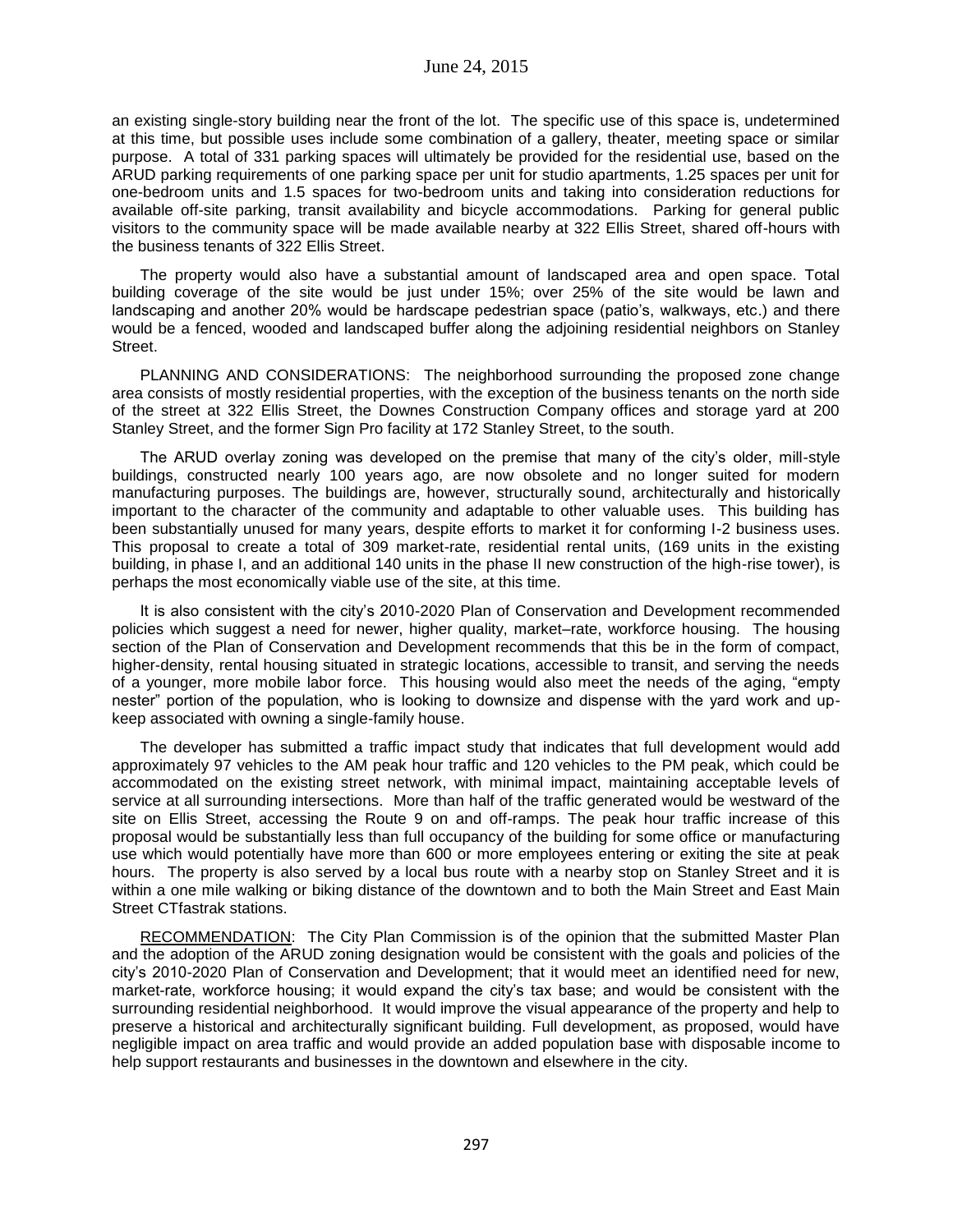### June 24, 2015

For these reasons, the City Plan Commission recommends the adoption of the ARUD zoning designation for this property and implementation of the ARUD zoning in accordance with the Master Plan for this site.

> Louis G. Amodio, Chairman City Plan Commission

# **FINANCE DEPARTMENT**

#### **33160 RE: FISCAL YEAR 2015 OPERATING RESULTS**

To Her Honor, the Mayor, and the Common Council of the City of New Britain: the undersigned beg leave to report the following:

While the additional \$4m appropriation to the Board of Education still remains unfunded at this time, due to various cost savings and revenue generation initiatives, it is anticipated that this issue will be resolved and the City will end the fiscal year on a positive note.

> Rebecca Salerni Finance Department

## **PURCHASING DEPARTMENT**

#### **33161 RE: PURCHASING REPORT FOR BID THRESHOLD ITEMS**

To Her Honor, the Mayor, and the Common Council of the City of New Britain: the undersigned beg leave to report the following:

In accordance with the New Britain Code of Ordinances, Section 2-566, a monthly report of purchases between \$500 and \$7,500 shall be provided to the Common Council. The report shall include a detailed description of items or services purchased, name of vendor, owner of business and dollar amount spent on each individual purchase as well as the aggregate total of spend to date for the fiscal year.

The Finance Department, Purchasing Division has provided an electronic list of purchases for the Month of May 2015. This document is available in the Council office for review by Council members.

Acceptance and adoption is respectfully requested.

Jack Pieper Purchasing Agent

#### **33162 RE: TRENCH REPAIR PROGRAM OF VARIOUS CITY STREETS FOR THE PUBLIC WORKS DEPARTMENT**

To Her Honor, the Mayor, and the Common Council of the City of New Britain: the undersigned beg leave to report the following:

Public Bid No. 3838 was solicited and received in accordance with the Purchasing Ordinances of the City of New Britain for the 2015 Trench Repair Program of Various City Streets for the Public Works Department. Funding is available for this purchase within the Public Works Department's account number 0082950302-5454, Capital Projects, Street Infrastructure Rehab.

Invitations to bid were solicited and the bid was duly advertised in the New Britain Herald Newspaper, the City and State of Connecticut's Department of Administration Services websites and mailed to twentytwo (22) Road Construction Companies. The Purchasing Agent did not receive any letters from the Road Construction Companies on the mailing list indicating they could not provide a response to the bid request. The responses received are on file in the Town Clerk's Office.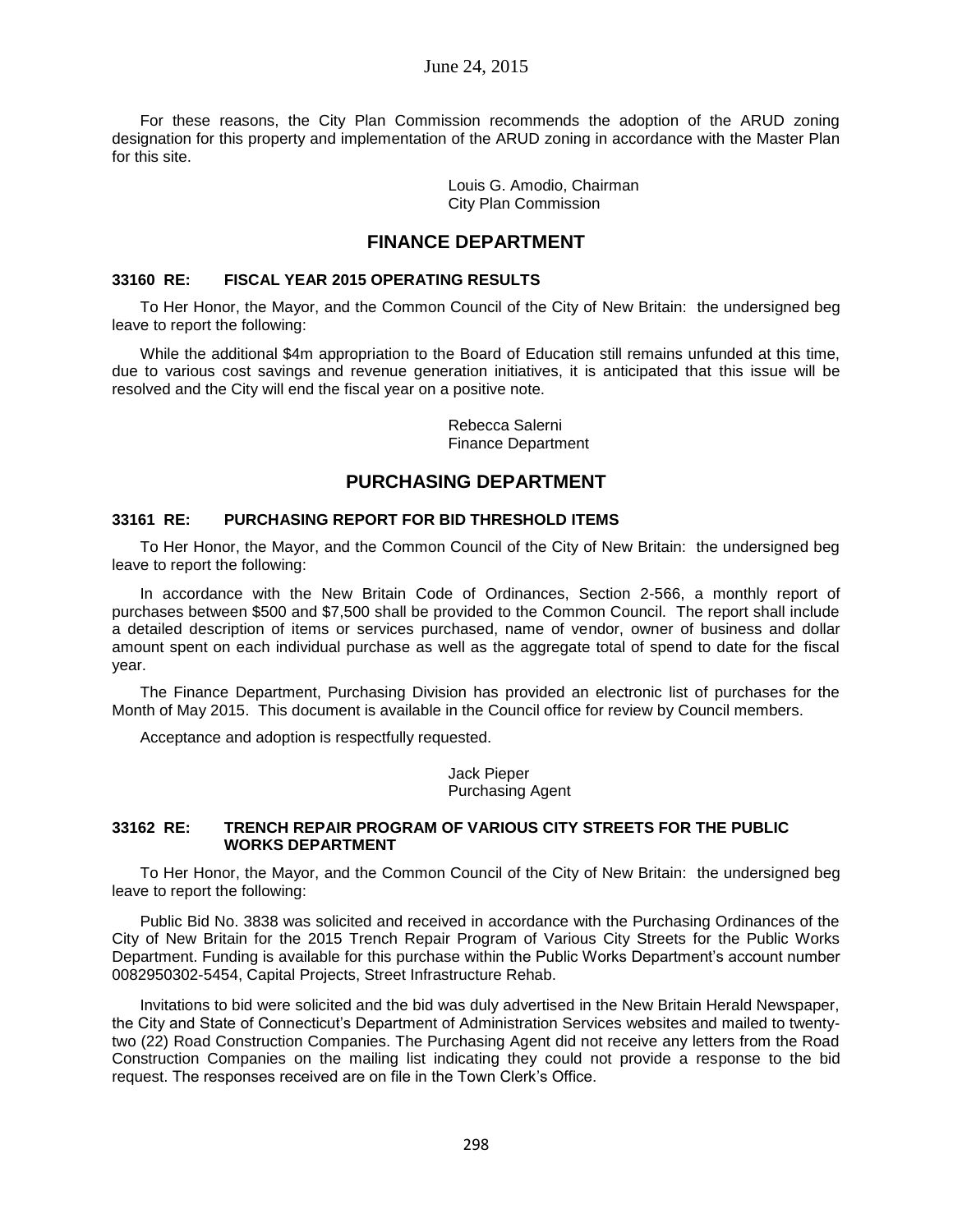The bid was reviewed for conformance to specifications by the Public Works Administration and the Purchasing Agent. Therefore the Director of the Public Works Department is recommending that the bid be awarded to Laydon Industries, LLC of New Haven, CT who submitted the lowest responsible bid and met all of the Bid Specifications.

RESOLVED: That the Purchasing Agent is hereby authorized to issue a purchase order for \$167,845.60 and enter into a contract with Laydon Industries, LLC of New Haven, CT for the 2015 Trench Repair Program of Various City Streets for the Public Works Department per the terms and specifications of Public Bid No. 3838.

#### Jack Pieper Purchasing Agent

#### **33163 RE: CRACK SEALING OF BITUMINOUS PAVEMENT OF VARIOUS CITY STREETS FOR THE PUBLIC WORKS DEPARTMENT**

To Her Honor, the Mayor, and the Common Council of the City of New Britain: the undersigned beg leave to report the following:

Public Bid No. 3841 was solicited and received in accordance with the Purchasing Ordinances of the City of New Britain for the Crack Sealing of Bituminous Pavement of Various City Streets for the Public Works Department. Funding is available for this purchase within the Public Works Department's account number 0082950302-5454, Capital Projects, Street Infrastructure Rehabilitation, Construction Contracts.

Invitations to bid were solicited and the bid was duly advertised in the New Britain Herald Newspaper, the City and State of Connecticut's Department of Administration Services websites and mailed to sixteen (16) Pavement Sealing Companies. The Purchasing Agent did not receive any letters from the Pavement Sealing Companies on the mailing list indicating they could not provide a response to the bid request. The responses received are on file in the Town Clerk's Office.

The bids were reviewed for conformance to specifications by the Public Works Administration and the Purchasing Agent. The lowest bidder, Connecticut Sealcoating LLC, of Bethlehem, CT was awarded the bid in 2014 for the Crack Sealing of Bituminous Pavement of Various City Streets. The Crack Sealing that they conducted of various City Streets in 2014 met all of the bid specifications. Therefore the Public Works Director is recommending that the bid be awarded again to Connecticut Sealcoating LLC for the Crack Sealing of Bituminous Pavement of Various City Streets.

RESOLVED: That the Purchasing Agent is hereby authorized to issue a purchase order for \$109,556.56 and enter into a contract and with Connecticut Sealcoating LLC of Bethlehem, CT for the Crack Sealing of Bituminous Pavement of Various City Streets for the Public Works Department per the terms and specifications of Public Bid No. 3841

#### Jack Pieper Purchasing Agent

#### **33165 RE: SUMMER BUS TRANSPORTATION FOR THE PARKS AND RECREATION DEPARTMENT**

To Her Honor, the Mayor, and the Common Council of the City of New Britain: the undersigned beg leave to report the following:

Public Bid No. 3844 was solicited and received in accordance with the Purchasing Ordinances of the City of New Britain for the 2015 Summer Bus Transportation for the Parks, Recreation and Community Services Department. Funding will be available for this purchase in the Park, Recreation and Community Services Department's Account Numbers 001420001-5440, Recreational Programs, Rental Supplies and Equipment.

Invitations to bid were solicited and the bid was duly advertised in the New Britain Herald Newspaper, the City and State of Connecticut's Department of Administration Services websites and mailed to seven (7) Bus Transportation Companies. The Purchasing Agent did not receive any letters from the Bus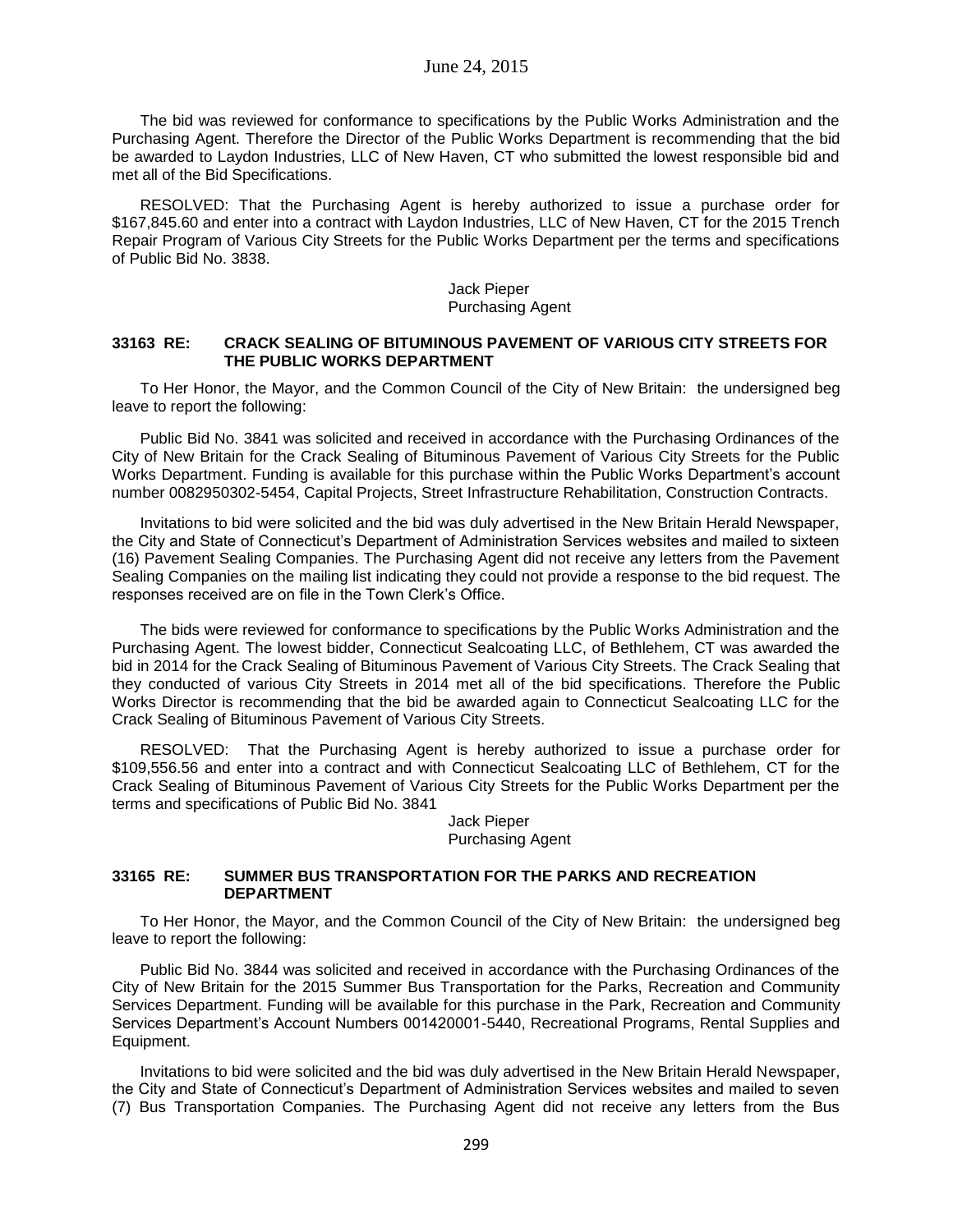Transportation Companies on the mailing list who indicated that they could not provide a response to the bid request. The responses received are on file in the Town Clerk's Office.

The bid was reviewed for conformance to specifications by the Parks, Recreation and Community Services Department's Administration and the Purchasing Agent. The Capital Regional Educational Council who submitted the lowest bid for the hourly rate for any additional buses needed is not a bus company and does not have any buses. They coordinate transportation for many local municipalities and hire bus companies to provide bus services to school districts during the school year. Dattco, Inc. a New Britain based company submitted the lowest bid for the Daily Rate per Bus. Dattco, Inc. was awarded the bid last year and provided the Summer Bus Transportation to the Parks, Recreation and Community Services Department. They are a reputable Bus Company and also provide bus services during the school year to the New Britain Board of Education. Therefore the Director of the Parks, Recreation and Community Services Department is recommending that the bid be awarded again to Dattco, Inc. of New Britain CT to provide Summer Bus Transportation to the Parks, Recreation and Community Services Department.

RESOLVED: That the Purchasing Agent is hereby authorized to enter into a contract and issue a Purchase Order to Dattco, Inc. of New Britain, CT for the 2015 Summer Bus Transportation for the Parks, Recreation and Community Services Department at a daily rate of \$185.00 per bus and at a rate of \$50.00 per hour for any additional buses needed, per the terms and specifications of Public Bid No. 3844.

#### Jack Pieper Purchasing Agent

#### **33166 RE: COOPERATIVE PURCHASING, NEW COMMERCIAL MOWER FOR THE PARKS AND RECREATION DEPT. – FAIRVIEW CEMETERY**

To Her Honor, the Mayor, and the Common Council of the City of New Britain: the undersigned beg leave to report the following:

In accordance with City Code of Ordinances, Chapter 2, Article VIII, Division 1, Section 2-538 (a), a purchase order was requested for the following under the State of Connecticut's Cooperative Purchasing Plan for the Parks, Recreation and Community Services Department, Fairview Cemetery.

| Supplier                  | Item           | Quantity | Price       |
|---------------------------|----------------|----------|-------------|
| <b>Bacher Corporation</b> | Hustler X -One |          | \$10.251.65 |
| East Windsor, CT.         | "0" Turn Mower |          |             |

The Parks, Recreation and Community Services Department requested the purchase of a new Hustler X-One "O" Turn Mower utilizing the State of Connecticut's Contract Award #13PSX0321. The new Hustler X-One "0" Turn Mower is an additional mower that is needed at the Fairview Cemetery. Funds for this purchase are available within the Parks, Recreation and Community Services Department's account number, 204419102-5740 Cemetery Fund, Other Miscellaneous Equipment.

RESOLVED: That the Purchasing Agent is hereby authorized to issue a purchase order for \$10,251.65 to the Bacher Corporation of East Windsor, CT for the purchase of one (1) new Hustler X-One "0" Turn Mower for the Parks, Recreation and Community Services Department, Fairview Cemetery, utilizing the State of Connecticut's Cooperative Purchasing Plan, Contract Award #13PSX0321.

> Jack Pieper Purchasing Agent

#### **33167 RE: EMERGENCY PURCHASE ORDER – REPLACEMENT MOTORS FOR FIRE ENGINES 4 AND 8**

To Her Honor, the Mayor, and the Common Council of the City of New Britain: the undersigned beg leave to report the following: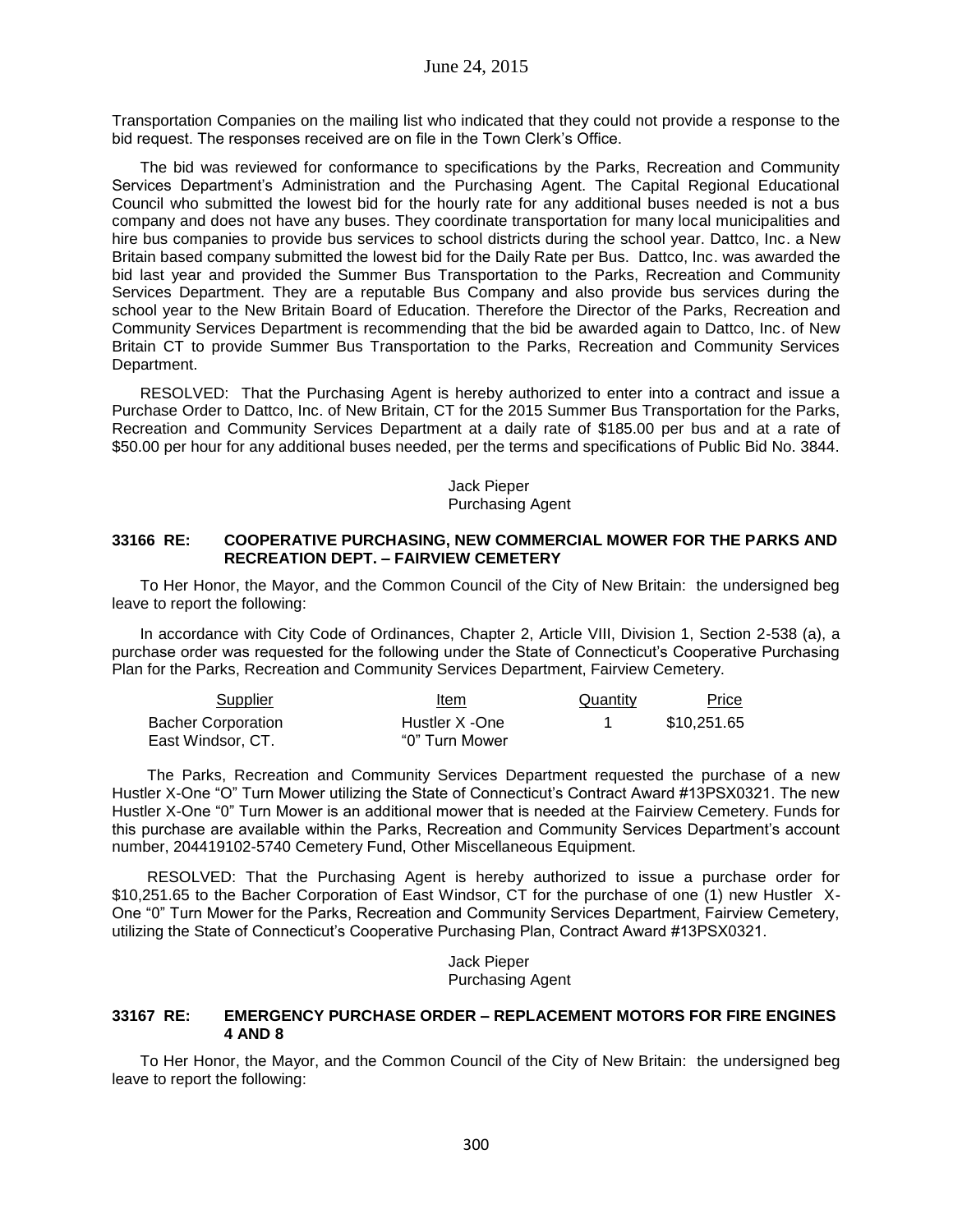## June 24, 2015

In accordance with City Code of Ordinances, Chapter 2, Article VIII, Division V, Section 2-606a, two (2) emergency purchase orders were authorized by the Mayor and issued to the vendor listed below on June 16, 2015

| Supplier             | Item                      | Unit Price  | <b>Total Price</b> |
|----------------------|---------------------------|-------------|--------------------|
| Stewart & Stevenson  | <b>Replacement Motors</b> |             |                    |
| Power Products, LLC. | for Fire Engine 4 and 8   | \$46,513,00 | \$93,026.00        |
| Lodi, NJ.            |                           |             |                    |

The Purchasing Agent reports that no formal bid solicitation and advertisement as outlined in the Purchasing Ordinances were made for this item. In accordance with Section 2-606b of the City Code of Ordinances, the Purchasing Agent reports:

An emergency purchase order was requested by the New Britain Fire Department for a motor replacement for Fire Engines 4, and 8. These Fire Engines have been in services since 1982. The motor in Fire Engine 4 is thirty (33) years old and has completely failed and is in need of replacement. Stewart & Stevenson Power Products, LLC will be providing a refurbished motor because new replacement motors are no longer manufactured. Fire Engine 4 is out of service and can no longer respond to fires. This has created an emergency situation and has reduced the Fire Department's number of Reserve Fire Apparatus from two (2) to One (1). Because of this emergency situation the East Hartford Fire Department has loaned the City a Reserve Fire Apparatus until Fire Engine 4 is repaired and back in service. Fire Engine 8's motor is the same age and has mechanical issues also. The engine in this Fire Engine also needs to be replaced before it critically fails. It will be approximately three (3) months after the order is placed for the refurbished replacement motors to be available and installed in the Fire Engines. The City recently sold the Fire Department's 2007 Rescue 1 Fire Truck. The sale was approved by the Common Council at their March 11, 2015 meeting, Resolution 33030. Proceeds of \$100,000.00 from this sale were directed to fund the new motors for Fire Engine 4 and 8. Funding for the motor replacement for the Fire Engines is available within the Fire Department's account numbers 001212002- 5660 Fire Operations, Vehicle Damage and Equipment.

## Jack Pieper Purchasing Agent

#### **33168 RE: EMERGENCY PURCHASE ORDER REPLACEMENT AND REPAIRS OF AIR CONDITIONING UNITS – SENIOR CENTER**

To Her Honor, the Mayor, and the Common Council of the City of New Britain: the undersigned beg leave to report the following:

In accordance with City Code of Ordinances, Chapter 2, Article VIII, Division V, Section 2-606a, an emergency purchase order was authorized by the Mayor and issued to the vendor listed below on June 10, 2015.

| <b>Supplier</b> | Item                       | <b>Unit Price</b> |
|-----------------|----------------------------|-------------------|
| Trane Company   | Replacement and Repairs of | \$11,176.9        |
| Rocky Hill, CT. | Air Conditioning Units     |                   |

\$11,176.97

The Purchasing Agent reports that no formal bid solicitation and advertisement as outlined in the Purchasing Ordinances were made for this item. In accordance with Section 2-606b of the City Code of Ordinances, the Purchasing Agent reports:

An emergency purchase order was requested by the Public Works Department, Property Management Division, for the replacement and repairs to the Air Conditioning Split System at the Senior Center. The Air Conditioning System became inoperative. With the warm weather upon us, the Air Conditioning system needed to be operational so daily activities at the Senior Center could be conducted. The Senior Center also serves as a public cooling center in extreme hot weather. The replacement and repairs needed to be done as soon as possible. The Air Conditioning Replacement and Repairs were presented to the Conservation Commission at their June 11, 2015 meeting. At this meeting they approved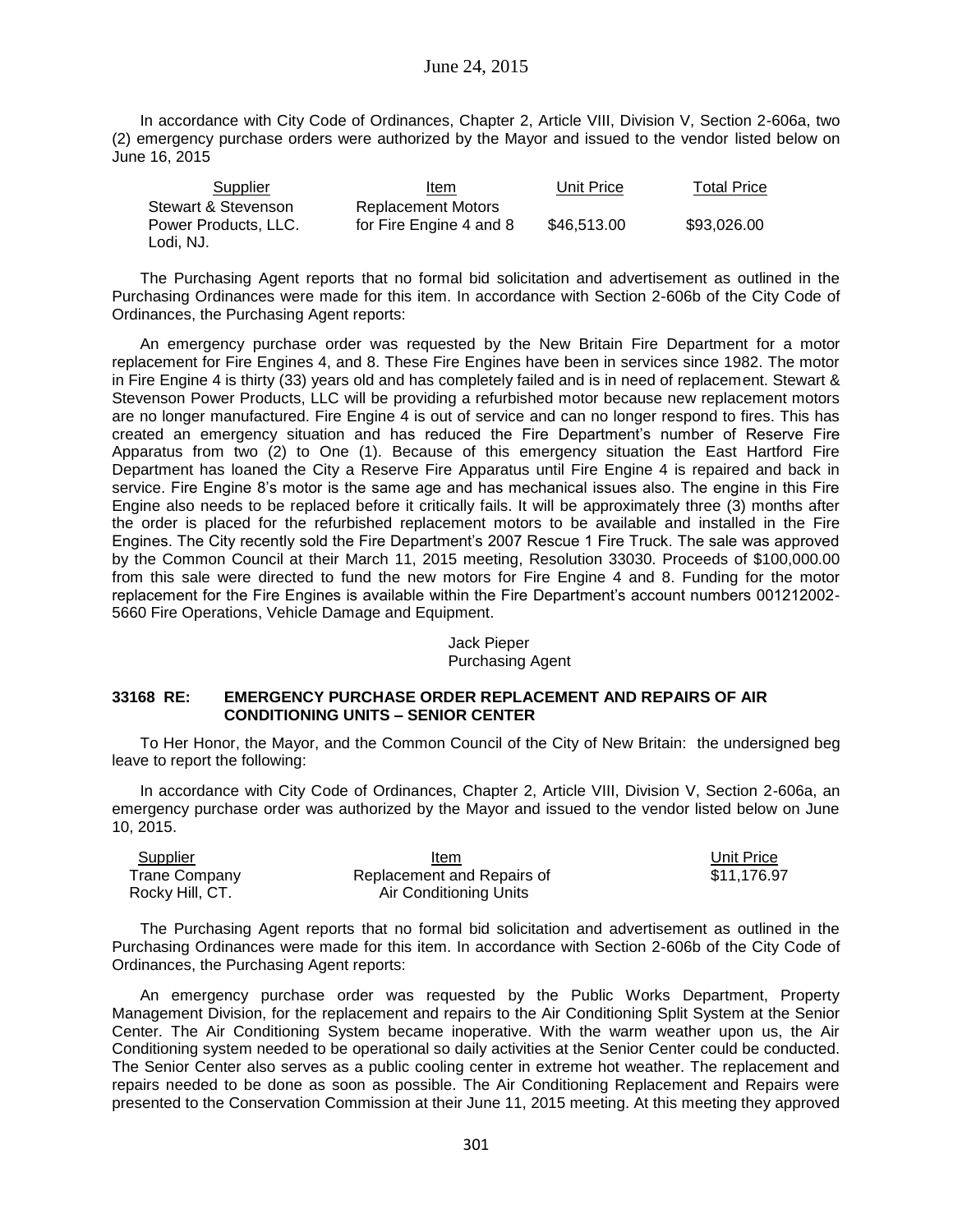the Director of Municipal Development's recommendations for this purchase. Funding for these repairs came from a Community Development Block Grant, CDBG Grant, account number 3027203036-5855, Senior Center Exterior Improvements, Contractor Expenditures.

> Jack Pieper Purchasing Agent

## **HEALTH AND BUILDING SERVICES DEPT.**

### **33144-1 RE: INVESTIGATION OF 251 WHITING STREET FOR VIOLATIONS**

To Her Honor, the Mayor, and the Common Council of the City of New Britain: the undersigned beg leave to report the following:

At the request of Alderman Daniel M. Salerno, an inspection was conducted at 251 Whiting Street. The property contains an accumulation of trash, litter, and a considerable amount of abandoned appliances. Several unregistered automobiles were noted on the property. The tenant was issued a citation and has been ordered to abate nuisance with a deadline of June  $12<sup>th</sup>$ , 2015. To this date, the tenant has not complied with the terms of the order issued by the Director of Health and Building Services. Therefore, further legal action will be required. Inspector Brian Falkner will move forward with a request to Superior Court that a warrant be issued for the arrest of the accused.

> Sergio Lupo, MPH, RS Director of Health & Building Services

# **TAX DEPARTMENT**

#### **33169 RE: TAX ABATEMENTS, CORRECTIONS AND REFUNDS**

To Her Honor, the Mayor, and the Common Council of the City of New Britain: the undersigned beg leave to report the following:

The Collector of Taxes has referred a list of tax abatements, corrections and refunds. Acceptance and adoption is respectfully recommended.

> Cheryl S. Blogoslawski Tax Collector

## **COMMITTEE ON PLANNING, ZONING AND HOUSING**

#### **33137-1 RE: PROPOSED AMENDMENT TO THE ORDINANCES REGARDING SIGNS ON PUBLIC PROPERTY**

To Her Honor, the Mayor, and the Common Council of the City of New Britain: the undersigned beg leave to report the following:

The Committee on Planning, Zoning and Housing held a special meeting and public hearing on Tuesday, June 23, 2015, at 7:00 pm in the Council Chambers, to which was referred the matter of item #33137, proposed amendment to the Code of Ordinances regarding signs on public property, voted to accept as amended and refer back to the Common Council as amended with a favorable recommendation.

> Alderman Carlo Carlozzi, Jr. **Chair**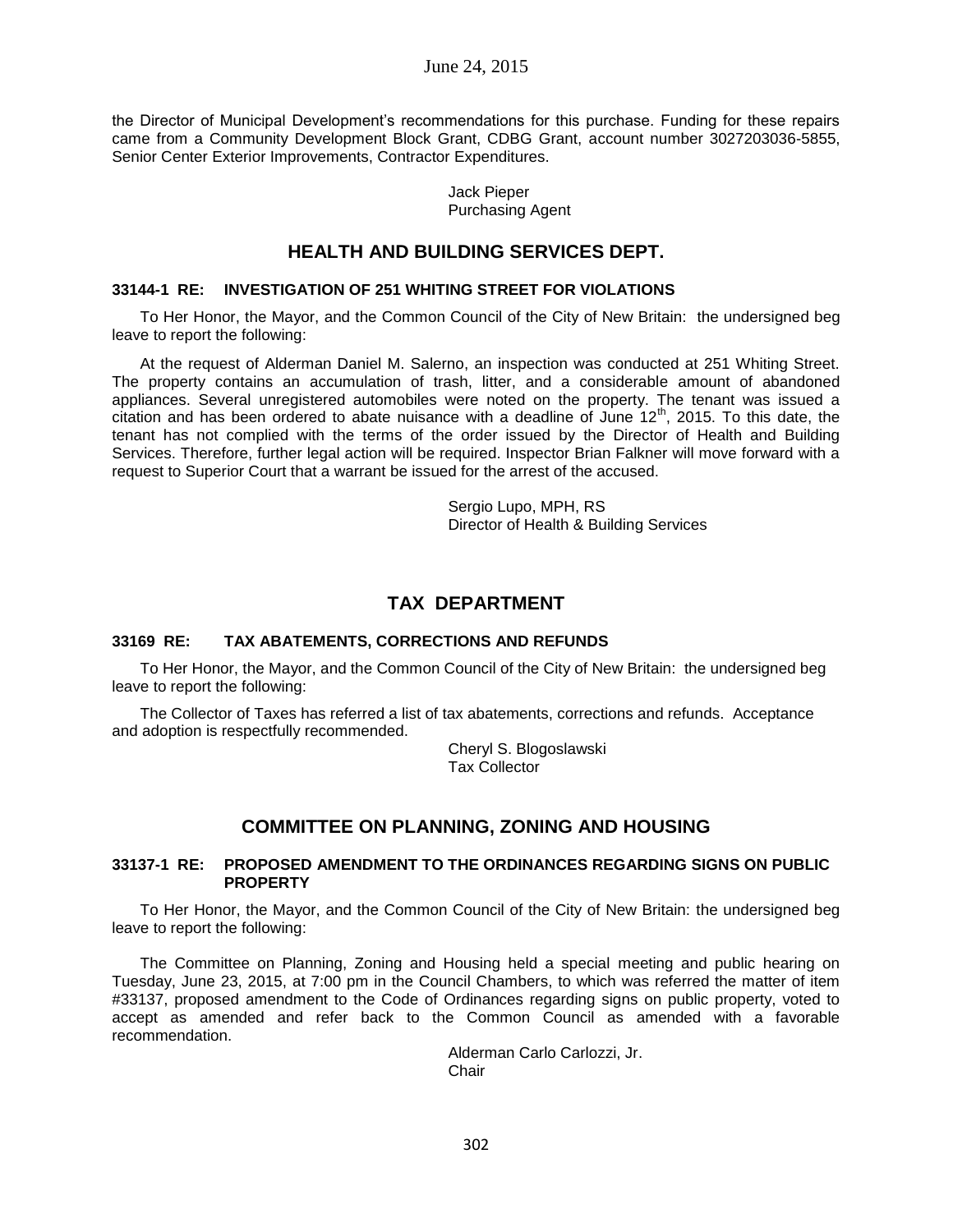# **REPORTS OF LEGISLATIVE COMMITTEES, BOARDS, COMMISSIONS AND DEPARTMENTS**

## **PURCHASING DEPARTMENT**

#### **33164 RE: ARTIFICIAL CHRISTMAS TREE FOR CENTRAL PARK – PARKS AND RECREATION DEPT.**

To Her Honor, the Mayor, and the Common Council of the City of New Britain: the undersigned beg leave to report the following:

Public Bid No. 3842 was solicited and received in accordance with the Purchasing Ordinances of the City of New Britain for required purchases of a thirty – four (34) Foot Tall Artificial Christmas Tree with lights for Central Park during the Christmas Holiday for the Parks, Recreation and Community Services Department. The Public Works Department is going to be paying for this Artificial Christmas Tree. Funding is available for the purchase of the Artificial Christmas Tree in the Public Works Department's account number 0083238401-5454, Streetscape Improvement Project,Construction Contracts.

Invitations to bid were solicited and the bid was duly advertised in the New Britain Herald Newspaper, the City and State of Connecticut's Department of Administration Services websites and mailed to fifteen (15) Artificial Christmas Tree Dealers. The Purchasing Agent did not receive any letters from the Artificial Christmas Tree Dealers on the mailing list who indicated that they could not respond to the bid request. The responses received are on file in the Town Clerk's Office.

The bids were reviewed for conformance to specifications by Parks, Recreation and Community Services Department's Administration and the Purchasing Agent. All American Christmas Tree Company submitted a low bid, Option one (1) for an Imported Christmas Tree that did not meet bid specifications. Their bid for the Christmas Tree, Option two (2), met bid specifications, but was not the lowest bid price. Therefore, the Director of the Parks, Recreation and Community Services Department is recommending that the bid be awarded to John Thomas Design, Inc. of Allentown, PA who submitted the lowest bid and met all of the bid specifications for the thirty – four (34) Foot Tall Artificial Christmas Tree with lights.

RESOLVED: That the Purchasing Agent is hereby authorized to issue a Purchase Order to John Thomas Design, Inc. of Allentown, PA for the purchase of an Artificial Christmas Tree with lights for \$36,148.00 for the Parks, Recreation and Community Services Department per the terms and specifications of Public Bid No 3842.

> Jack Pieper Purchasing Agent

Ald. Trueworthy moved to accept and adopt, seconded by Ald. Bielinski. So voted. Approved June 25, 2015 by Mayor Erin E. Stewart.

## **ZONING COMMITTEE**

#### **33123-2 RE: AMENDMENT TO THE ZONING MAP CREATING AN ADAPTIVE REUSE OF NON-USED OR UNDER-UTILIZED INDUSTRIAL BUILDING DISTRICT (ARUD) FOR PROPERTY AT 321 ELLIS STREET**

To Her Honor, the Mayor, and the Common Council of the City of New Britain: the undersigned beg leave to report the following:

The Zoning Subcommittee of the Committee on Planning, Zoning and Housing held a special meeting and public hearing on Tuesday, June 23, 2015, at 7:00 pm in the Council Chambers, to which was referred the matter of item #33123, an amendment to the zoning map to create an Adaptive Reuse of Non-Used or Under-Utilized Industrial Buildings District ("ARUD") for property known as 321 Ellis Street, voted to accept and refer back to the Common Council with a favorable recommendation.

Alderman Carlo Carlozzi, Jr., Chair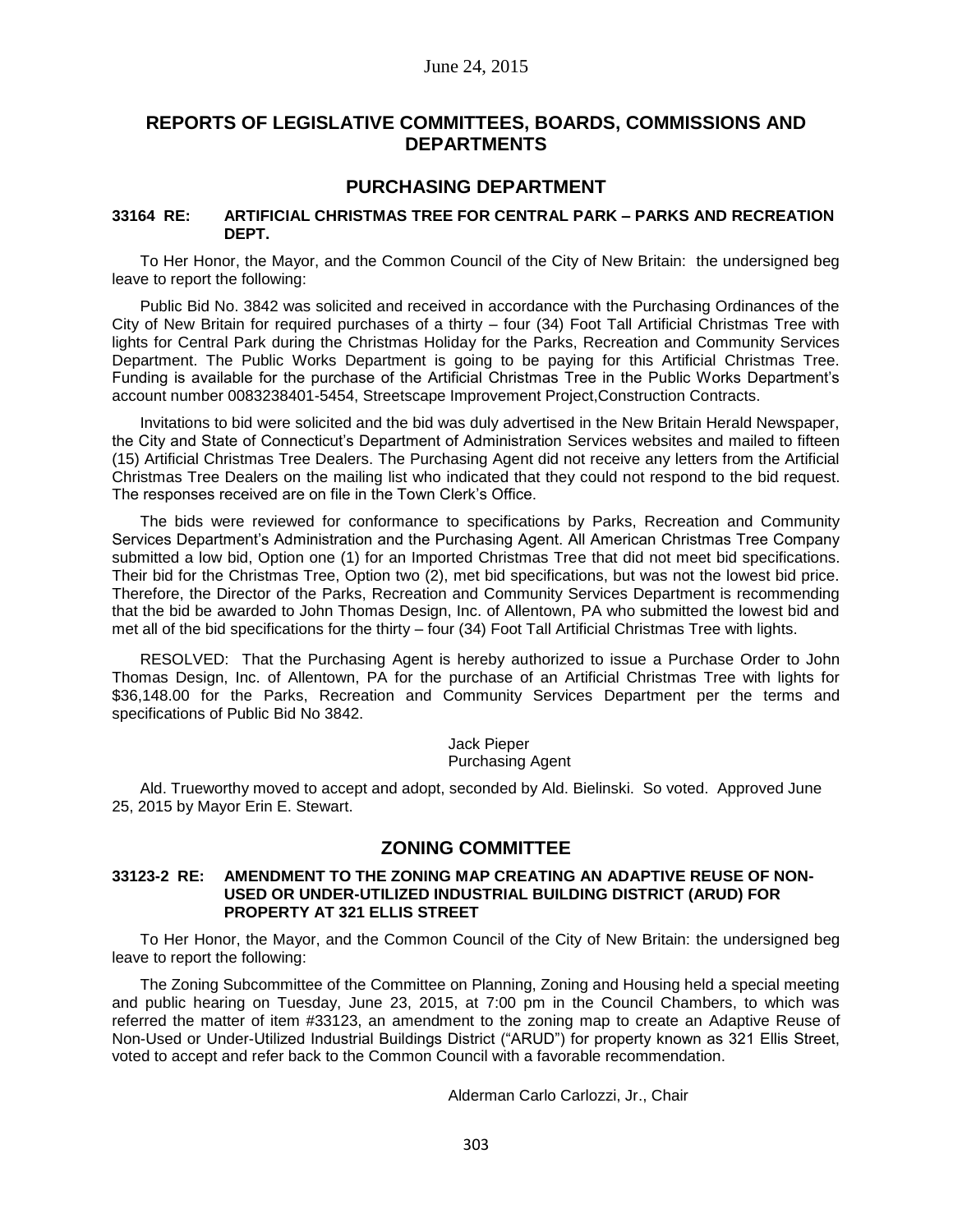Ald. Collins moved to accept and adopt, seconded by Ald. Trueworthy. So voted. Approved June 24, 2015 by Mayor Erin E. Stewart.

# **NEW BUSINESS RESOLUTIONS**

#### **33170 RE: BUDGET AMENDMENT – POLICE DEPT. \$9,981 GRANT FROM STATE OF CONNECTICUT**

To Her Honor, the Mayor, and the Common Council of the City of New Britain: the undersigned beg leave to recommend the adoption of the following:

WHEREAS, the State of Connecticut Office of Policy and Management's (OPM), Criminal Justice Policy and Planning Division, in accordance with the federal Juvenile Justice and Delinquency Prevention Act, has made funding available under a police and youth program, and

WHEREAS, these funds will be used to increase or enhance opportunities for troubled youths, 12 - 18 years of age, and police, to build trust in each other through positive affirming interaction, thereby benefitting the community, and

WHEREAS, these funds, in the amount of \$9,981 will be used to fund the "Become Pals" project, as set forth in the budget developed by the Supervisor of the New Britain Police Department's Police Athletic League (PAL) listed below, and requires no cash match from the City. The period of the grant is from July 1, 2015 through June 30, 2016, and

WHEREAS, that Chief James Wardwell is authorized to execute all grant documents with the State of Connecticut OPM on behalf of the City of New Britain for the "Become Pals" project in the sum of \$9,981, THEREFORE BE IT

RESOLVED, that a sum of \$9,981 be appropriated within the special revenue account structure as follows:

| Revenue:<br>211211104-4222 | Revenue - State                  | \$9,981 |
|----------------------------|----------------------------------|---------|
| Expenditures:              |                                  |         |
| 211211104-5122             | Police Overtime                  | \$6,882 |
| 211211104-5659             | <b>Supplies</b>                  | \$512   |
| 211211104-5897             | <b>Trust Building Activities</b> | \$2,587 |
|                            | <b>Total Expenditures</b>        | \$9,981 |
|                            |                                  |         |

Ald. Suzanne Bielinski - Police Liaison Ald. Carlo Carlozzi, Jr. - Police Liaison Ald. Wilfredo Pabon - Police Liaison Ald. Emmanuel Sanchez - Police Liaison Ald. Robert Smedley - Police Liaison

Ald. Bielinski moved to accept and adopt, seconded by Ald. Pabon. So voted. Approved June 24, 2015 by Mayor Erin E. Stewart.

#### **33171 RE: BUDGET TRANSFERS – FIRE DEPT.**

To Her Honor, the Mayor, and the Common Council of the City of New Britain: the undersigned beg leave to recommend the adoption of the following:

WHEREAS, the New Britain Fire Department provides fire, rescue and EMS First Responder services to the citizens of New Britain, and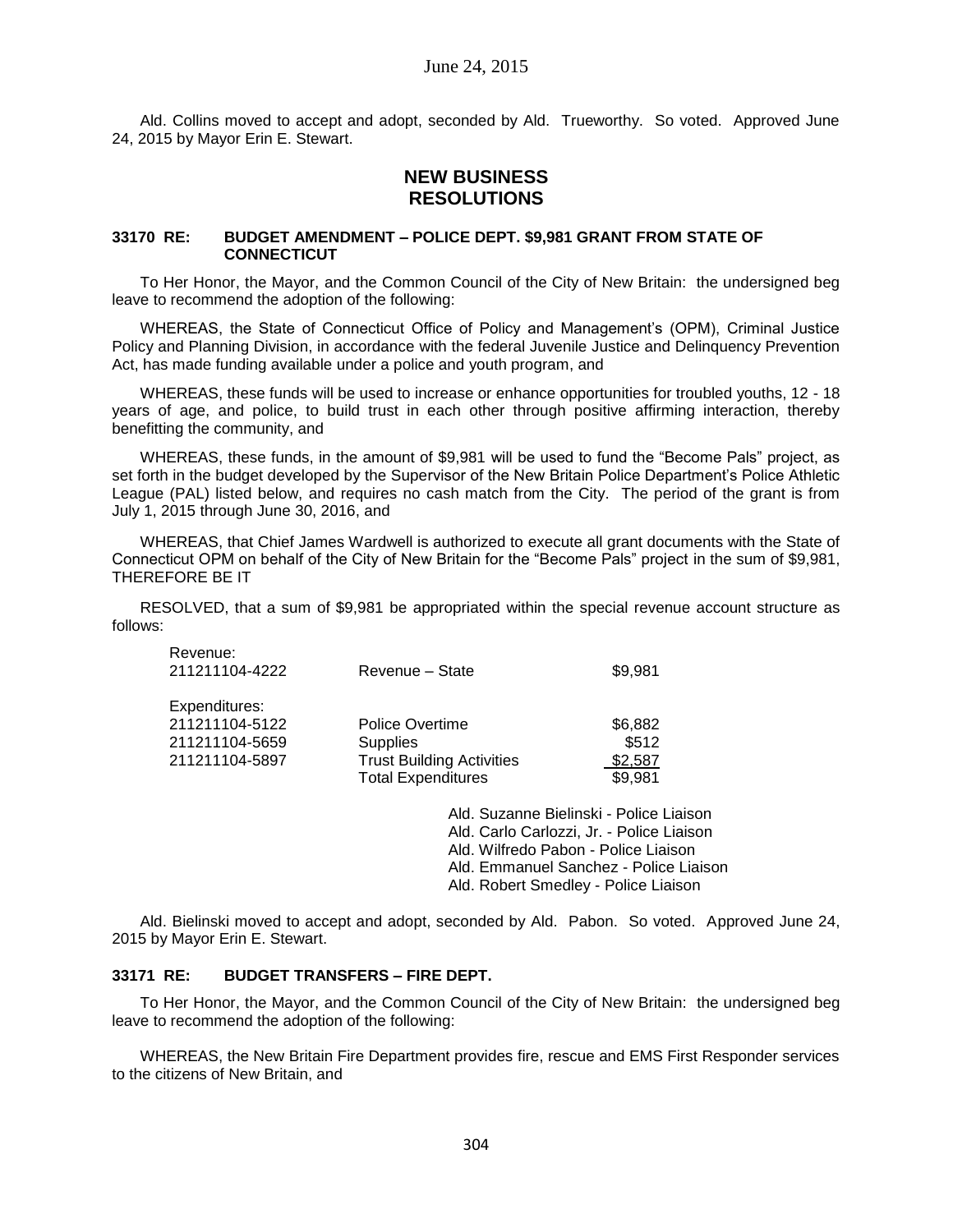WHEREAS, the Fire Department has had, and continues to have, retirements in this fiscal year with vacation and sick time payouts that will total \$ 271,579 by June 30, 2015, and

WHEREAS, all of the retirement payouts are unbudgeted, contractually required expenditures and are paid from the salary line item accounts, and

WHEREAS, the Fire Department has had numerous members out on long-term sick leave, some for over six months, and

WHEREAS, these retirements and members on long term sick leave, have dramatically reduced the salary and overtime account budget lines, and

WHEREAS, five personnel alone on long-term sick leave were out of work for a total of 24 months, and

WHEREAS, the Fire Department has made every effort to reduce expenditures, including not filling the Deputy Chief of Training, also out on long term leave, which saved over \$ 50,000, and

WHEREAS, there is a need to compensate oral exam panelists for the entry level firefighter hiring process, and

WHEREAS, the City sold the Rescue 1 fire apparatus per Common Council resolution #33087 on April 22, 2015 for \$ 361,001 of which \$ 250,000 was directed into the City's Contingency Fund, and

WHEREAS, there are sufficient funds to transfer within the Fire Department's budget to cover the current salary shortfall; however, there are not sufficient funds in the Fire Department budget to cover the projected shortfall in the operational overtime line item, now

THEREFORE, BE IT RESOLVED, by the Common Council of the City of New Britain, that a budget transfer in the amount of \$ 81,000, be made within the Fire Department budget as follows and that a budget transfer of \$ 270,000 be made from the City's Contingency Fund into the Fire Department budget as follows.

Transfer from the following accounts:

| 001212001-5127 | Fire Administration-Uniforms & Clothing          | \$232   |
|----------------|--------------------------------------------------|---------|
| 001212001-5337 | Fire Administration-Training/Conferences         | \$1000  |
| 001212001-5810 | Fire Administration-Dues/Fees/Membership         | \$26    |
| 001212002-5123 | <b>Fire Operations-Longevity</b>                 | \$4559  |
| 001212002-5127 | Fire Operations-Uniforms & Clothing              | \$16706 |
| 001212002-5337 | Fire Operations-Training/Conferences             | \$1956  |
| 001212002-5412 | Fire Operations-Telecommunications               | \$1000  |
| 001212002-5436 | Fire Operations-Equipment Maint. & Repair        | \$1309  |
| 001212003-5127 | Fire Ops Support-Uniforms & Clothing             | \$1473  |
| 001212004-5123 | Fire Marshal-Longevity                           | \$113   |
| 001212004-5127 | Fire Marshal-Uniforms & Clothing                 | \$1440  |
| 001212004-5337 | Fire Marshal-Training/Conferences                | \$1010  |
| 001212004-5825 | <b>Fire Marshal-Fire Prevention</b>              | \$1280  |
| 001212005-5122 | <b>Emergency Management-Overtime</b>             | \$410   |
| 001212005-5123 | <b>Emergency Management-Longevity</b>            | \$95    |
| 001212005-5127 | Emergency Management-Uniforms & Clothing         | \$836   |
| 001212005-5337 | <b>Emergency Management-Training/Conferences</b> | \$500   |
| 001212005-5436 | Emergency Management-Equipment Maint. & Repair   | \$4969  |
| 001212005-5610 | Emergency Management-Postage, Copies, Scans      | \$10    |
| 001212003-5121 | <b>Fire Ops Support-Full Time Salaries</b>       | \$30000 |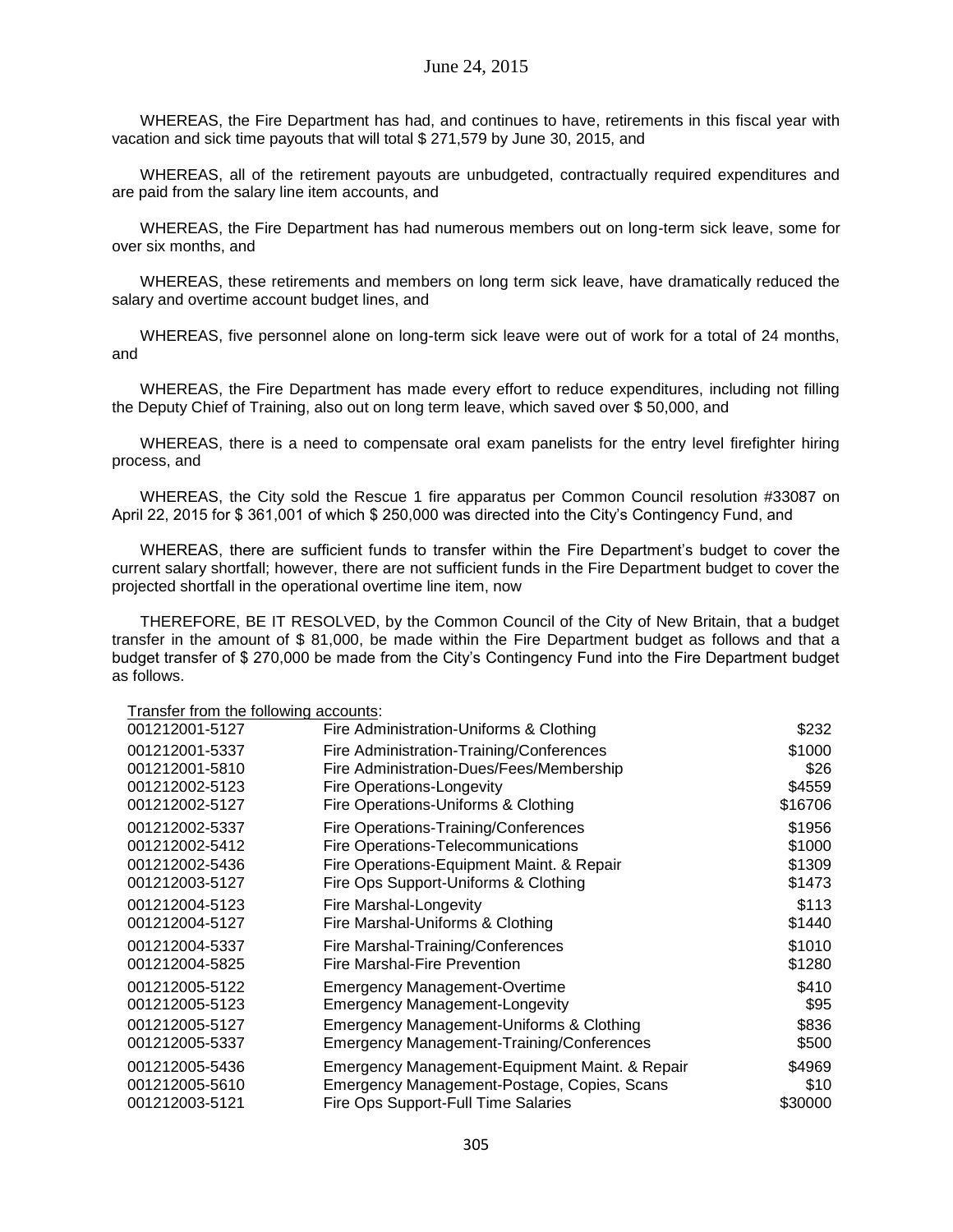| 001212004-5121                     | <b>Fire Marshal-Full Time Salaries</b>    |       | \$12076   |
|------------------------------------|-------------------------------------------|-------|-----------|
|                                    |                                           | Total | \$81000   |
| Transfer to the following account: |                                           |       |           |
| 001212002-5121                     | <b>Fire Operations-Full Time Salaries</b> |       | \$81000   |
| Transfer from following account:   |                                           |       |           |
|                                    |                                           |       |           |
| 001625101-5871                     | City Contingency Fund                     |       | \$270,000 |
| Transfer to the following account: |                                           |       |           |
| 001212002-5121                     | Fire Operations-Overtime                  |       | \$245,000 |
| 001212004-5122                     | Fire Marshal-Overtime                     |       | \$5,000   |
| 001212002-5659                     | <b>Operating Materials and Supplies</b>   |       | \$20,000  |
|                                    |                                           |       |           |

Alderwoman Suzanne Bielinski Alderman Jamie Giantonio

Ald. Bielinski moved to accept and adopt, seconded by Ald. Pabon. Roll call vote – all members voted in favor. Approved June 24, 2015 by Mayor Erin E. Stewart.

#### **33172 RE: FIREWORKS – JULY 4, 2015 BUDGET AMENDMENT**

To Her Honor, the Mayor, and the Common Council of the City of New Britain: the undersigned beg leave to recommend the adoption of the following:

PURPOSE: To authorize the Mayor to sign a contract, all permits, and firework documents related to the firework show on July 4, 2015. In addition the City has a fiscal year that ends at June  $30<sup>th</sup>$  and a new fiscal year begins on July  $1^{st}$ . The Finance Department needs time to process the payment for July 4th, but the July  $4^{th}$  Fireworks budget money is not available until July 1<sup>st</sup> of FY 16. Due to the timing of this transaction happening at fiscal year end, the cost of the July 4, 2015 fireworks celebration will come out of Fund 256, the on-going Fireworks Fund.

Whereas, the Purchasing Agent for the City of New Britain went out to bid for a \$25,000 firework show, and

Whereas, over 30,000 people viewed last year's firework show at Stanley Quarter Park, and

Whereas, the Parks and Recreation administration has analyzed the bids that were received and interviewed the most responsible bidder and is recommending Pyrotecnico out of New Castle, Pennsylvania, and

Whereas, Pyrotecnico offered the largest number of shells and sizes as desired by the Parks & Recreation Division, and

Whereas, there is \$25,000 set aside for this purpose in the FY 16 General Fund Budget in 001625101-7010 Transfer Out to Other Funds,

Therefore, Be It Resolved, that the Fireworks Fund budget be amended for this purpose as follows:

| Increase Revenues:<br>256417005-4512<br>256417005-6001 | Fireworks Fund - Donations<br>Fireworks Fund - Transfer from General Fund | \$<br>\$<br>\$. | 15.000<br>25,000<br>40.000 |
|--------------------------------------------------------|---------------------------------------------------------------------------|-----------------|----------------------------|
| Increase Expenditures:                                 |                                                                           |                 |                            |
| 256417005-5122                                         | Fireworks Fund - Overtime                                                 | S               | 12,000                     |
| 256417005-5807                                         | Fireworks Fund - July $4^{\text{th}}$ Fireworks                           | \$              | 25,000                     |
| 256417005-5897                                         | Fireworks Fund - Miscellaneous                                            | \$              | 3,000                      |
|                                                        |                                                                           | S               | 40.000                     |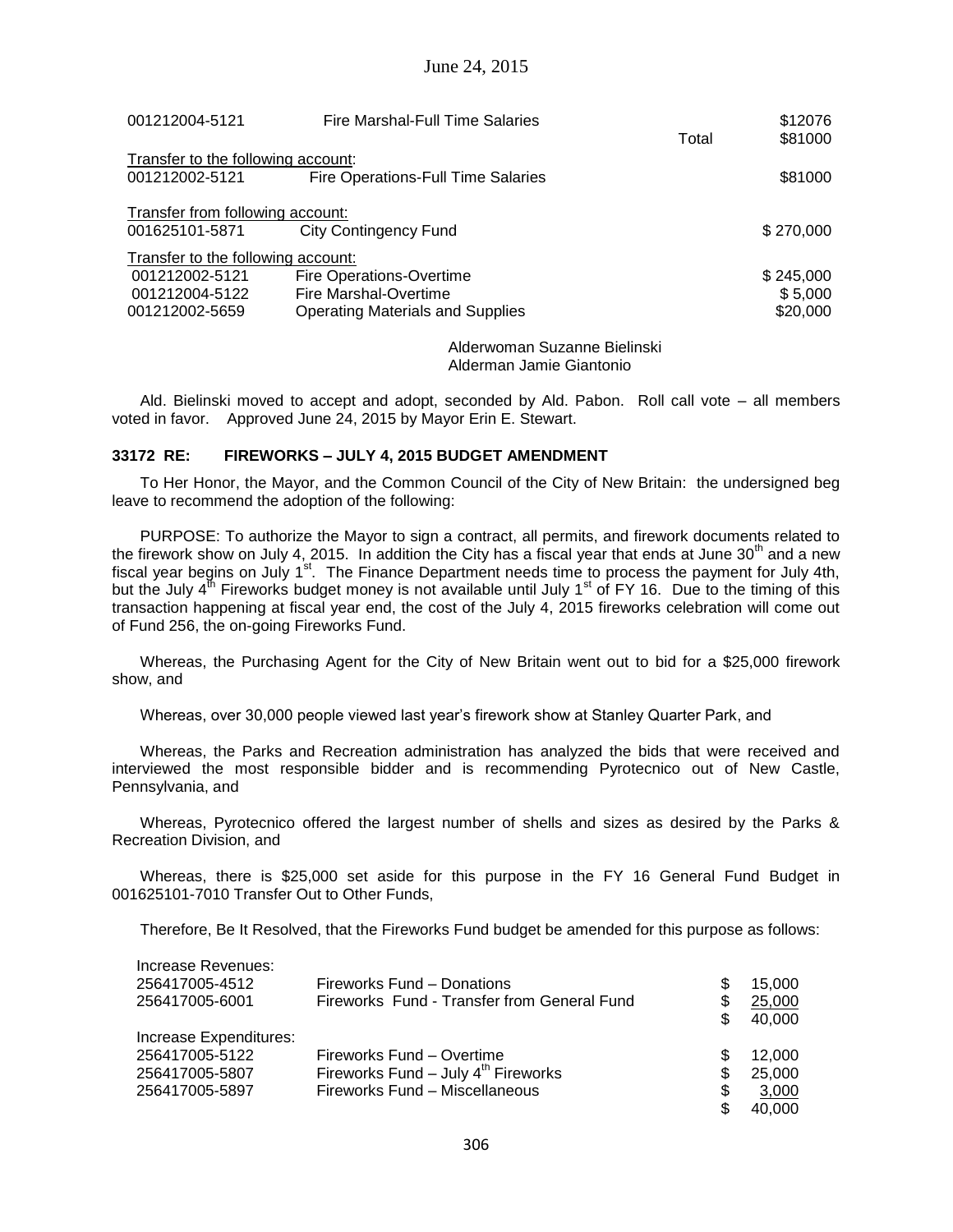Alderwoman Shirley A. Black Alderman David DeFronzo Alderman Jamie Giantonio Alderwoman Eva Magnuszewski Alderman Daniel Salerno

Ald. Giantonio moved to accept and adopt, seconded by Ald. Pabon. Roll call vote – all members voted in favor. Approved June 24, 2015 by Mayor Erin E. Stewart.

### **33173 RE: JULY IS RECREATION AND PARKS MONTH**

To Her Honor, the Mayor, and the Common Council of the City of New Britain: the undersigned beg leave to recommend the adoption of the following:

Resolution Summary: It's July—the kickoff of the summer season. It's time to enjoy what our New Britain Parks, Recreation, and Community Services Department offers. Play your favorite sport, visit the outdoors, spend time with family and friends, or just kick back and relax in your favorite park. That's why the National Recreation and Park Association has designated July as Recreation and Parks Month.

WHEREAS, the New Britain Parks, Recreation, and Community Services Department brings visibility to parks and recreation, and quality sports programs, and

WHEREAS, parks, recreation activities, community services programs, and leisure experiences provide opportunities for young people to live, grow, and develop into contributing members of society, and

WHEREAS, parks and recreation creates lifelines and grows life experiences for people of all ages in our community, and

WHEREAS, the New Britain Parks, Recreation, and Community Services Department generates opportunities for people to come together and experience a sense of community through fun recreational pursuits, and special events, and

WHEREAS, with the help of the Mayor and Common Council, the Department has been able to celebrate various park improvements such as: the installation of state of the art synthetic turf for Chesley Park fields and Veterans Stadium, the grand opening of Go Ape at AW Stanley Park, brand new summer events like Pets-A-Palooza and the  $50<sup>th</sup>$  Anniversary ADA Celebration, and the bringing back of a New Britain favorite Main Street USA event in September, and

WHEREAS, parks, recreation, and community services agencies provide outlets for physical activities, socialization and stress reducing experiences, and

WHEREAS, parks, playgrounds, pools, camp totalrec, stadiums, sports fields, golf courses, after school programs, concerts, schools, Major League sporting events, open spaces, and historic sites make a community attractive and desirable place to live, work, play, and visit to contribute to our ongoing economic vitality, and

WHEREAS, parks, greenways, and open space provide a welcome respite from our fast paced, high tech lifestyles while protecting and preserving our natural environment, and

WHEREAS, the New Britain Parks, Recreation and Community Services initiative of "The Benefits are Endless" is demonstrated in four major areas: benefits to the individual, community, environment and economy, NOW, THEREFORE BE IT

RESOLVED, that we announce that July is Recreation and Parks Month and encourage all citizens to celebrate by participating in one or more of the thousands of activities offered by the New Britain Parks, Recreation, and Community Services Department.

> Alderwoman Shirley Black Alderman David DeFronzo Alderman Jamie Giantonio Alderwoman Eva Magnuszewski Alderman Daniel Salerno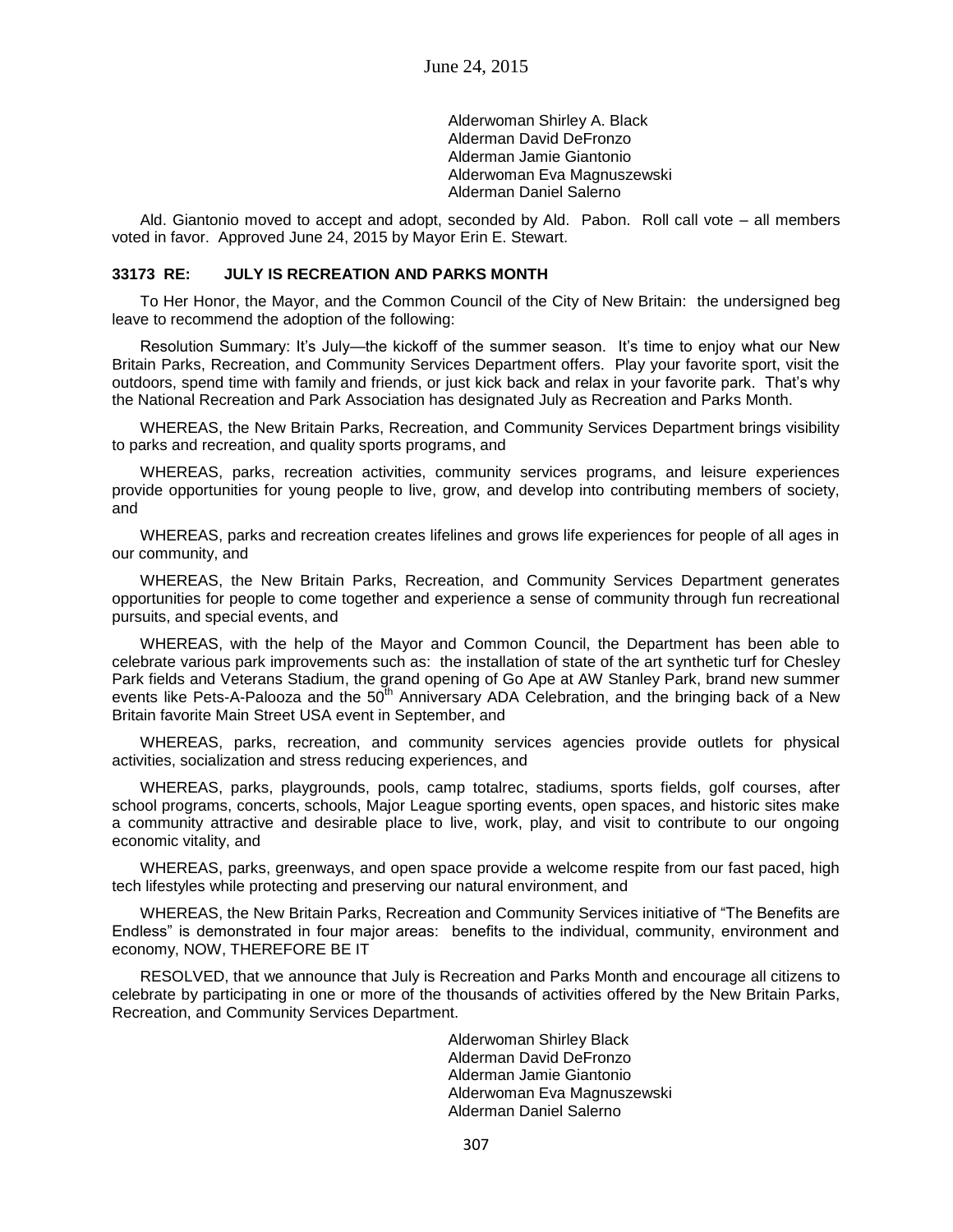Ald. Giantonio moved to accept and adopt, seconded by Ald. DeFronzo. So voted. Approved June 24, 2015 by Mayor Erin E. Stewart.

### **33174 RE: LICENSE AND SERVICES AGREEMENT BETWEEN THE CITY AND MOBILE PAYMENT PROCESSING SYSTEMS, INC.**

To Her Honor, the Mayor, and the Common Council of the City of New Britain: the undersigned beg leave to recommend the adoption of the following:

Resolution Summary: To enter into a license and services agreement between the City of New Britain and Mobile Payment Processing Systems, Inc. (MPay)

WHEREAS, the parking industry has expanded and grown in recent years and, with it, state of the art parking technology; and

WHEREAS, MPay (Mobile Payment Processing Systems, Inc.) offers simplified parking options with efficient and safe payment methods on mobile devices; and

WHEREAS, MPay benefits include: parking facility locator on a mobile device; credit card availability; text message reminders; ability to add time from anywhere; pay from your own vehicle; Mobile App (payby-cell) and web access availability; and

WHEREAS, this payment service will be provided at no cost to the City; and

WHEREAS, the City wishes to enter into an agreement with Mobile Payment Processing Systems, Inc.; now therefore be it

RESOLVED, that Erin E. Stewart, Mayor, be and is hereby authorized to enter into a License and Services Agreement between the City of New Britain and Mobile Payment Processing Systems, Inc. for a term of three (3) years.

#### Alderwoman Tonilynn Collins

Ald. Collins moved to accept and adopt, seconded by Ald. Bielinski. So voted. Approved June 24, 2015 by Mayor Erin E. Stewart.

#### **33175 RE: CIVIL SERVICE BUDGET AMENDMENT \$22,353**

To Her Honor, the Mayor, and the Common Council of the City of New Britain: the undersigned beg leave to recommend the adoption of the following:

Overview: The purpose of this resolution is to increase the budget for the Civil Service division due to the fact that the sheer volume of police officer applicants was greater than originally projected and budgeted for. As part of the normal application process: test fees, employee physicals, drug tests, background checks and other purchase services are required by the City as an employer. This resolution is to amend the FY 15 General Fund by the increase in the test fees collected as well as transfer money to cover the costs associated with the on-going hiring process of new police officers.

Whereas, the Civil Service Division of the Corporation Counsel Department is in need of additional monies to cover the costs associated with the hiring of certified and entry-level police officers as well as other professional services which are provided by this division,

Whereas, there are monies available through the collection of written test fees, Therefore, Be it Resolved, that the FY 2014-2015 General Fund Budget be amended for this purpose as follows:

| Increase Revenue: |                           |          |
|-------------------|---------------------------|----------|
| 001521002-4475    | Civil Service - Test Fees | \$22,353 |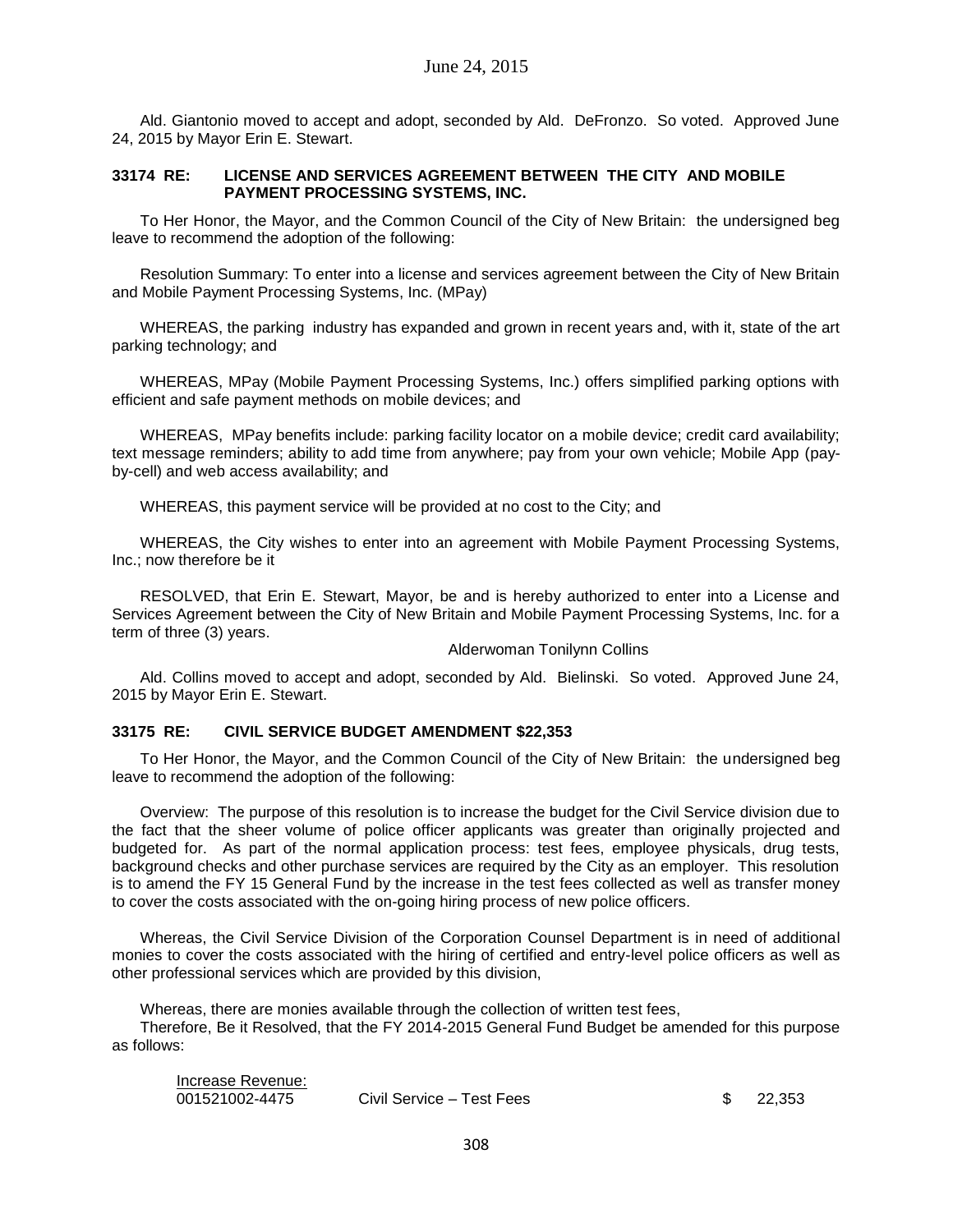| Increase Expenditure: |                                         |     |        |
|-----------------------|-----------------------------------------|-----|--------|
| 001521002-5331        | Civil Service – Professional Services   |     | 5.668  |
| 001521002-5336        | Civil Service - Other Purchase Services | S   | 1.341  |
| 001521002-5338        | Civil Service - Test Fees               |     | 14.261 |
| 001521002-5610        | Civil Service - Postage, Copies & Scans | \$. | 1.013  |
| 001521002-5810        | Civil Service - Dues/Fees/Memberships   | S   | 70     |
|                       | Total                                   |     | 22.353 |

Alderwoman Suzanne Bielinski Civil Service Commission Liaison

Ald. Bielinski moved to accept and adopt, seconded by Ald. Collins. So voted. Approved June 24, 2015 by Mayor Erin E. Stewart.

#### **33137-2 RE: AMENDMENT TO SEC. 3-8 AND 3-11 OF THE ORDINANCES REGARDING SIGNS ON PUBLIC PROPERTY**

To Her Honor, the Mayor, and the Common Council of the City of New Britain: the undersigned beg leave to recommend the adoption of the following:

Resolution Summary: INTENT AND PURPOSE. To amend Sections 3-8 and 3-11 of the Code of Ordinances regarding signs on public property.

BE IT ORDAINED BY THE COMMON COUNCIL OF THE CITY OF NEW BRITAIN that Chapter 3, Sections 3-8 and 3-11 of the Code of Ordinances, City of New Britain, be amended as follows (inserted text appears in underline; deleted text appears in strikethrough; new sections begin with the word [new]):

#### **Sec. 3-8. Posting notices prohibited.**

No person shall post or affix any notice, poster or other paper or device, calculated to attract the attention of the public, to any lamp post, public utility pole or shade tree, or upon any public structure or building, except as may be authorized or required by law. The only exception is that a A notice of tag sale or similar event is permitted provided that the notice is free standing, shall not exceed four square feet of area in size and cannot be posted prior to forty-eight (48) hours before the sale and must be removed no later than forty-eight (48) hours after the sale. Failure to comply with this section shall subject the holder of the tag sale or similar event to the penalties set forth in Section 3-11.

#### **Sec. 3-11. Signs on public property.**

- (a) No person shall paint, mark or write on, or post or otherwise affix, any hand-bill or sign to or upon any public property, public right-of-way, park, sidewalk, crosswalk, curb, curbstone, street lamp post, hydrant, tree, shrub, tree stake or guard, railroad trestle, electric light or power or telephone or telegraph or trolley, wire pole, or wire appurtenance thereof or upon any fixture of the fire alarm or police telegraph system or upon any lighting system, public bridge, drinking fountain, street sign or traffic sign. Exceptions to the above shall be limited to the following: 1) Political signs advertising an individual for elective office or a question/referendum on the ballot may be placed at polling places only on the day of an election, primary or special election. Such political signs must be held or placed in the ground, no larger than 3 feet by 3 feet and placed beyond the 75 foot marker as placed by the Registrar of Voters or election poll moderators. Such signs shall be permitted to stay for the duration of that day's voting.
- (b) Any hand-bill or sign found posted, or otherwise affixed contrary to the provisions of this section may be removed by the New Britain dDepartment of pPublic wWorks or the New Britain Police Department, or its their designee. The person, entity, organization or company identified in the contact information on the hand-bill or sign posting responsible for any such illegal posting shall be liable for the cost incurred in the removal thereof and the department of public works, or its designee, is authorized to effect the collection of said cost. is liable for payment of a fine of